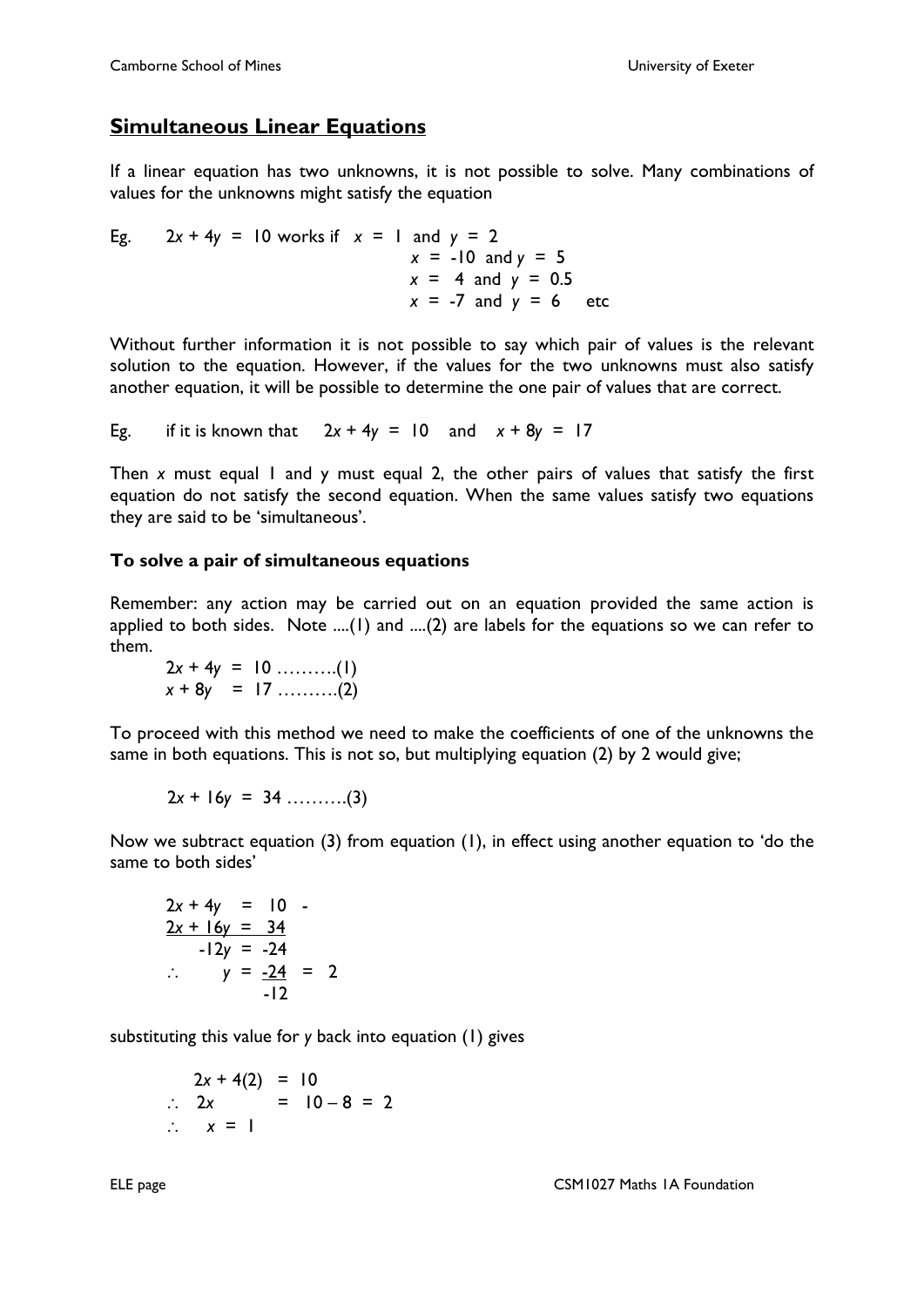It may be necessary to multiply both original equations by convenient factors to obtain the same coefficient of one of the unknowns in both equations

Eg. solve for *x* and *y* the following pair of simultaneous equations

$$
3x + 2y = 7 \dots (1)
$$
  
2x - 5y = -8 \dots (2)

there may be several multiplication factors that could be used to obtain the same coefficient of one of the unknowns in both equations – only personal preference need dictate which to use. In this e*x*ample equation (1) is multiplied by 2 and equation (2) is multiplied by 3 to give

$$
6x + 4y = 14
$$
........(3)  

$$
6x - 15y = -24
$$
........(4)

subtract equation (4) from equation (3)

$$
6x + 4y = 14
$$
  
\n
$$
6x - 15y = -24
$$
  
\n
$$
19y = 38
$$
  
\n
$$
\therefore y = \frac{38}{19} = 2
$$

the value of *x* can now be determined by substitution into either of the two original equations or the two derived equations

$$
3x + 2y = 7
$$
  

$$
3x + 4 = 7
$$
  

$$
\therefore x = 1
$$

the value of *x* could also be determined using the same method as for *y*

$$
3x + 2y = 7 \dots (1) \times 5
$$
  
\n
$$
2x - 5y = -8 \dots (2) \times -2
$$
  
\n
$$
15x + 10y = 35 \dots (5)
$$
  
\n
$$
-4x + 10y = 16 \dots (6)
$$

subtract equation (6) from equation (5)

$$
15x + 10y = 35 - 4x + 10y = 16
$$
  
\n
$$
19x = 19
$$
  
\n
$$
\therefore x = \frac{19}{19} = 1
$$

the second method is often the easiest method to determine the value for the second unknown if the value of the first includes fractions or decimals.